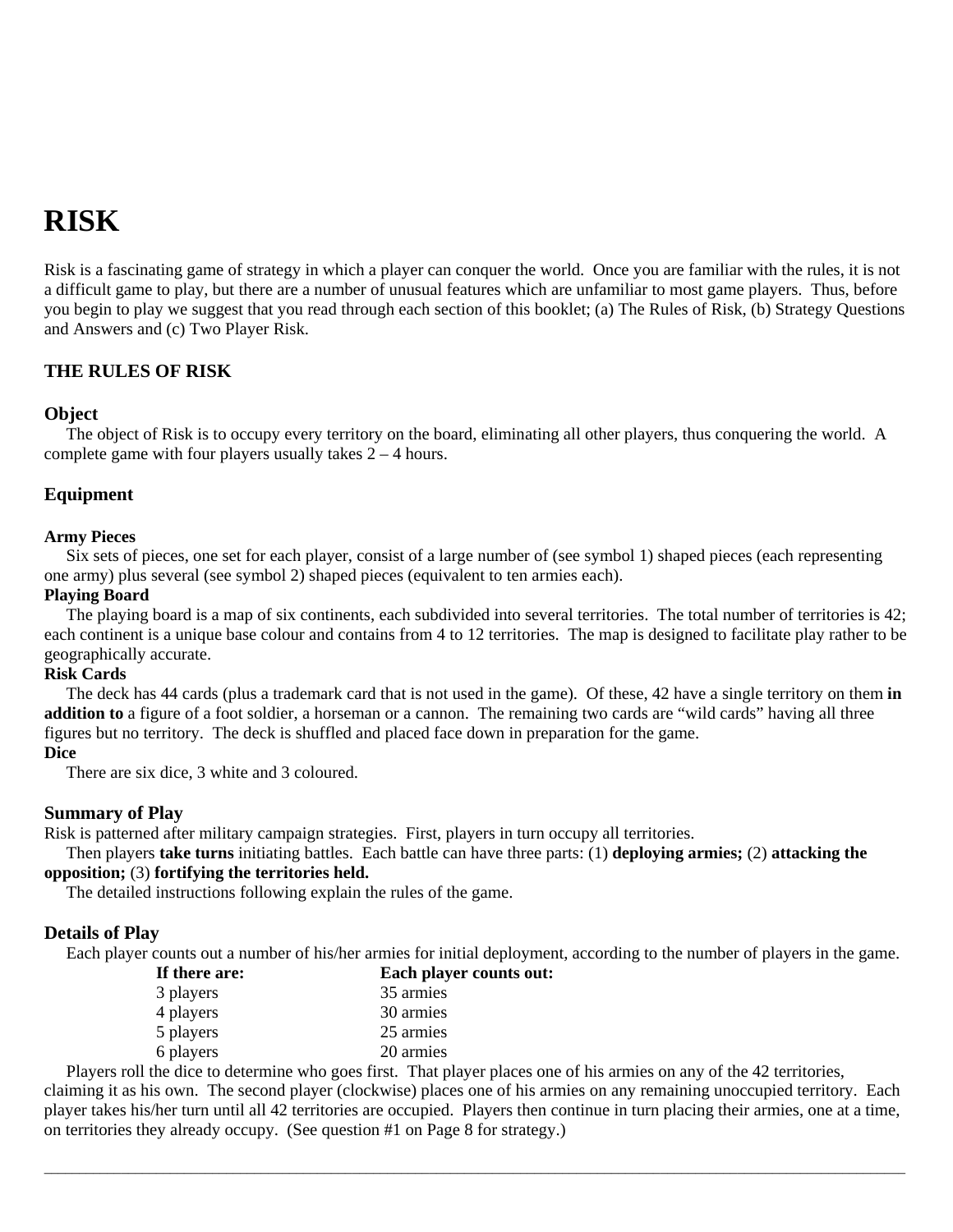After all armies have been placed, the board is ready for the campaigns. From this point on, each territory must be occupied by at least one army for the rest of the game.

Now the players in turn initiate battles. As already mentioned, the battles include up to three stages: (1) **deploying armies;** (2) **attacking the opposition;** (3) **fortifying territories.** During any turn, a player may decide to omit either (2) or (3) or both. The following section explains in detail each of the stages.

#### **Deploying Armies**

At the beginning of each turn a player is entitled to additional armies. The total number of armies a player may deploy at the start of the turn is the sum of the armies earned for each of the following: (1) the number of territories the player occupies; (2) the number of complete continents a player occupies; (3) the number of matched Risk card sets s/he can exchange for armies.

#### **The Number of Armies Earned Due to Territories a Player Occupies**

The player counts his/her territories, divides the number by 3, discarding any remaining fraction. The answer is the number of armies credited to him for occupied territories.

14 territories  $=$  4 armies

17 territories  $=$  5 armies

11 territories = 3 armies

On each turn a player is entitled to a minimum of 3 armies even if he occupies fewer than 9 territories.

#### **The Number of Armies Earned Due to Complete Continents a Player Occupies**

If a player occupies one or more entire continents, he earns additional armies as indicated in the legend at the lower right of the board; for example, if he occupies all the territories in Asia (12 territories), he earns 7 additional armies.

#### **The Number of Armies Earned Due to a Player's Matched Risk Card Sets**

As explained further in the following sections on attack, a player earns a maximum of one Risk card for every turn in which he successfully occupies a new territory.

To exchange the Risk cards for armies, a player needs one of three combinations: (1) three of the same design (horseman, cannon, foot soldier); (2) one of each design; (3) any two cards plus a wild card.

Also, if any of the three cards in the match depicts a territory the player occupies, s/he earns another two armies, which must be placed immediately on that particular territory.

If a player is lucky the first three Risk cards s/he earns may permit him/her a match as explained above. S/he may also gain a match after picking four cards.

By the time a player has five cards, however, he can always complete a match. (Try it!)

As soon as a player accumulates FIVE cards s/he must exchange his/her three-card match for armies at the beginning of his/her next turn.

In a typical military campaign, the risks and rewards increase over time; thus, the Risk cards will earn increasing numbers of armies as follows:

 $\bot$  , and the set of the set of the set of the set of the set of the set of the set of the set of the set of the set of the set of the set of the set of the set of the set of the set of the set of the set of the set of t

The first set of cards turned in  $=$  4 extra armies

The second set of cards turned in  $= 6$  extra armies

The third set of cards turned in  $= 8$  extra armies

The fourth set of cards turned in  $= 10$  extra armies

The fifth set of cards turned in  $= 12$  extra armies

The sixth set of cards turned in  $= 15$  extra armies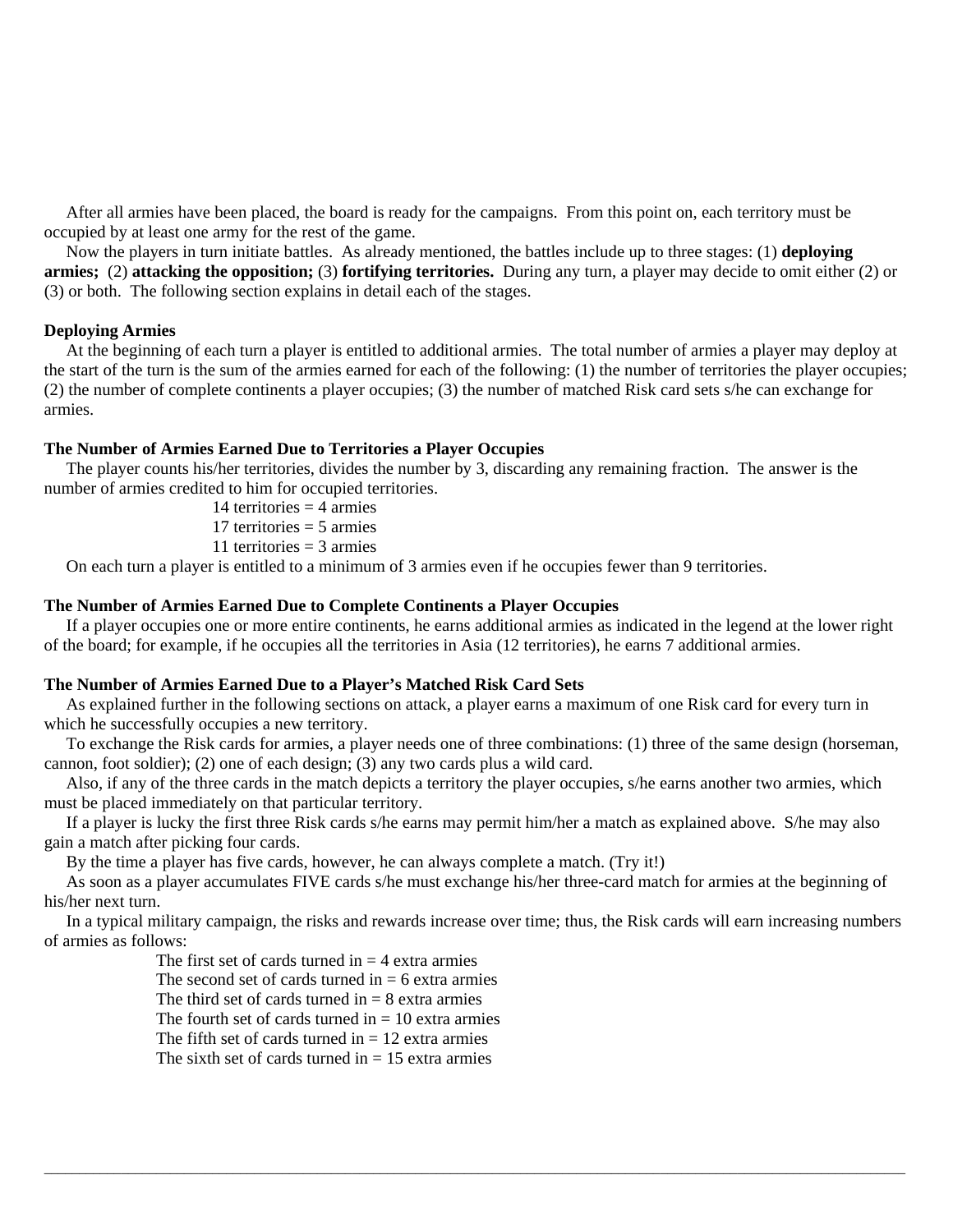

player 20 armies; the eighth, 25 armies.

"First" and "second" set, etc. refer to sets turned in by anyone during a game. Thus a player turning in the third set in the game would get 8 armies even if it were only his/her first set.

The armies can be placed in any territory or territories a player already occupies. Usually armies should be deployed on a player's front lines to mass for attack or prepare for defense.

#### **Attacking the Opposition**

A player may attack any opponent's territory adjacent to his/her own territory, so long as s/he has a minimum of two armies on it, regardless of the number of armies his/her opponent has.

Territories connected by dashed lines are considered adjacent territories, and battles can occur between them. For example a player occupying North Africa can attack his/her immediate neighbors but also Brazil, Western Europe or Southern Europe. Alaska and Kamchatka are considered adjacent; Greenland can be attacked from Iceland, Quebec, Ontario or Northwest Territory, and so forth.

In a battle, the attacker announces (1) the territory being attacked and (2) his adjacent territory from which the attack originates. The victor of the battle is determined by the roll of the dice, detailed in the following paragraphs.

The attacker can roll up to three dice but must always have at least one more army in the attacking territory than the number of dice s/he roles.

The defender also rolls, to defend his/her territory. S/he can roll up to two dice, provided s/he has at least tow armies on the territory; if s/he has only one army, s/he can roll only one die.

Before each throw, each player, beginning with the attacker, must announce the number of dice s/he is using. The dice are then all rolled simultaneously.

To determine whether an attack is successful, players compare the highest dice each has thrown. If the attacker's die is higher, the defender loses one of the armies from the territory under the attack. If the defender's die is higher, the attacker loses one of his/her armies. In case of a tie, the defender always wins.

If both attacker and defender have thrown at least two dice, the above procedure is repeated for the second-ranking dice. (See examples 2 and 3).

If either player has thrown only one die, only one of that player's armies can be lost. Under no circumstances can a player lose more armies on a given turn than the number of dice s/he has thrown.

 $\bot$  , and the set of the set of the set of the set of the set of the set of the set of the set of the set of the set of the set of the set of the set of the set of the set of the set of the set of the set of the set of t

The following examples illustrate battle results: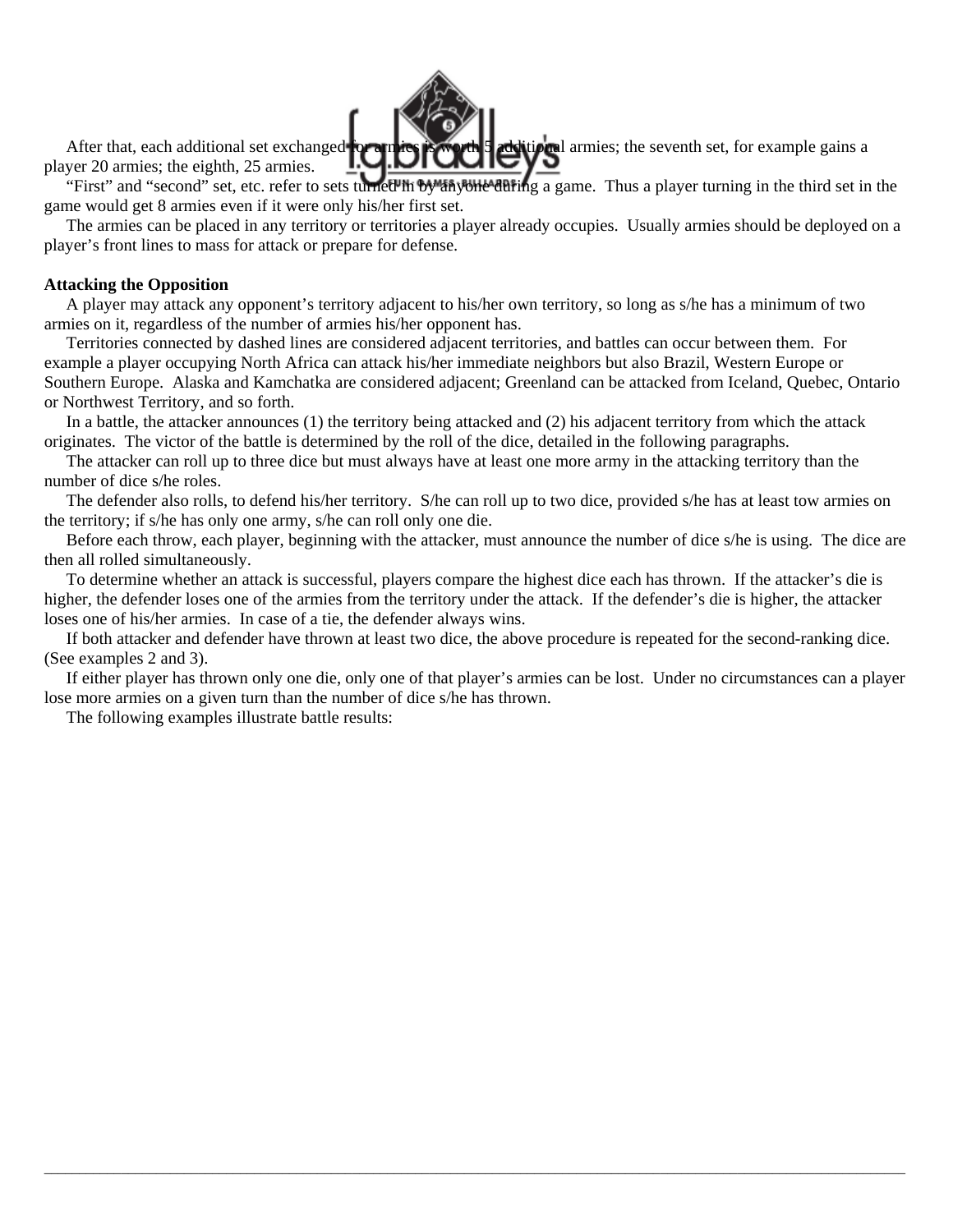

The attacker has complete flexibility within his/her turn to attack whatever adjacent territories s/he wishes with the number of dice s/he chooses, subject to the limitations already outlined. S/he may attack one or more times from one territory, shift to another area, and return again to attack even after s/he loses an army on any roll of the dice.

A territory is considered captured when the defender's last army has been eliminated.

When a territory is captured, the attacker must occupy it immediately by moving some of his/her armies from his/her attacking territory into the captured territory. S/he must move at least as many armies as the number of dice s/he has just rolled. S/he must leave at least one army behind since no territory can be left unoccupied at any time.

When a player eliminates an opponent, taking his/her last piece off the board, the former opponent's Risk cards become the property of the attacker. If the total number of cards held by the attacker now equals six or more, s/he must turn in matched sets claiming additional armies, placing them on his/her territories on the board, until s/he has four or fewer Risk cards remaining. This must be done immediately.

If s/he can make two or three sets, s/he may turn them in, receiving the regular increase in the number of armies for each set.

When a player has finished attacking he can take the top Risk card from the pile, provided he has conquered one or more new territories. S/he can then use this card as part of a match in one of his/her subsequent turns. If s/he has not captured a territory, even though s/he has attacked, s/he does not take a Risk card.

### **Fortifying Territories**

Just before completing his/her turn, the player may want to fortify his/her defensive position to avoid imminent capture on the opponent's turn. After s/he has finished attacking, the player may fortify his/her front lines by moving one or more of his/her armies from one and only one territory which s/he occupies to any one adjacent territory which s/he also occupies. S/he may not divide these armies by putting some into one territory, some into another, and must always leave at least one army in his/her old territory.

To signal the end of his/her turn, the player gives the dice to the next player in rotation.

### **Winning the Game**

The player who occupies every territory on the board by having eliminated his/her last opponent wins the game.

 $\bot$  , and the set of the set of the set of the set of the set of the set of the set of the set of the set of the set of the set of the set of the set of the set of the set of the set of the set of the set of the set of t

#### **Strategy Questions and Answers**

**Q. In the beginning of the game, when I first occupy territories, what strategy should I use?**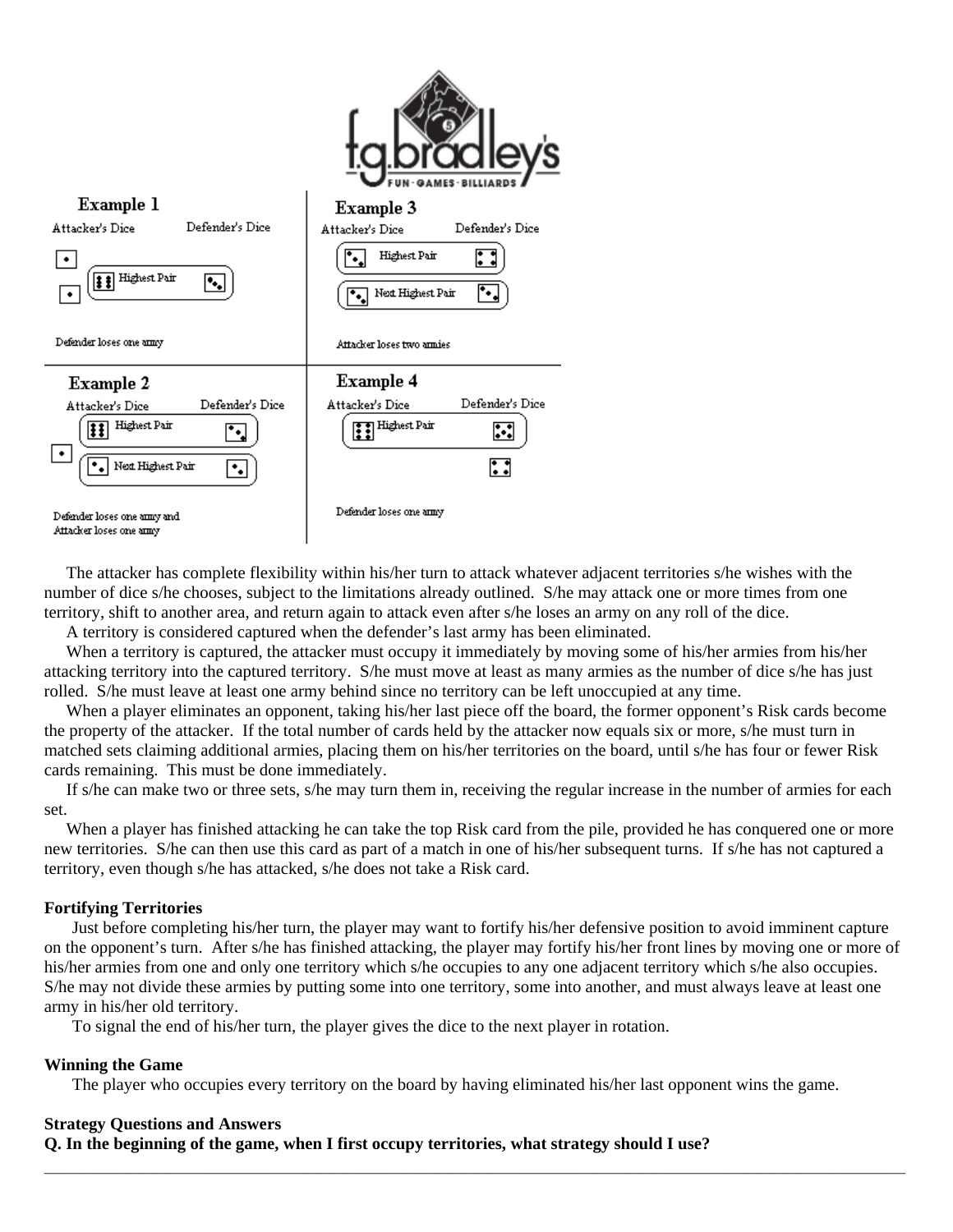**A.** It is clearly to your advantage to occupy a complete continent since this automatically gives you additional armies at the beginning of each of your turns. However, unless your opponents are foolish they will certainly prevent this just as you would prevent their occupying a complete continent and gaining an early advantage.

A more realistic strategy is to occupy several adjacent territories in one or two continents. Then, after all 42 territories have been covered, you can place your additional armies in your border territories to defend your holdings and attack opponents.

Of course you should also place armies in the continents your opponents are trying to occupy to prevent their acquiring a complete continent.

# **Q. At the beginning of each of my turns, I receive additional armies; where should I place them?**

**A.** Usually you will be attacking and therefore some or all of the armies should be placed on the territory or territories from which you plan to attack.

The remainder of your territories should also be defended from future attacks and armies could be placed on border territories for this purpose, particularly if you do not plan to attack during your present turn.

An alternate defensive strategy is to place armies right behind your border territories as a second line of defense. **Q. If I do not have five Risk cards at the beginning of my turn, but do have a match with the three or four I hold, should I always play them?** 

**A.** No. There are several reasons you might choose to play the cards at a later time:

- 1. By waiting for additional matched sets to be turned in before yours, your set will be worth more armies, as the number of armies received increases each time another set is played.
- 2. You may be totally on the defensive and thus not need the additional armies. Saving them for later strategic moves is clearly an advantage.
- 3. When you turn in a card depicting one of your own territories, you gain an additional 2 armies to be placed on that territory. Thus if you are planning to capture a territory for which you have the card, it is to your advantage to wait until that territory is yours before turning in the card.

# **Q. What is the advantage of not attacking during my turn?**

**A.** A series of attacks usually eliminates armies from both sides, so not attacking is often necessary when you have to build up your defenses.

If you avoid attacking but place armies in defensive positions only, you may create considerably stronger attacking forces for your next turn. Of course you yourself may be attacked in the meantime and lose some of the advantage.

Also, if your opponents, in attacking each other, are eliminating each other's armies, you usually gain the advantage by waiting for attacking either one, since their defenses will be depleted.

# **Q. Since I can attack several times in any turn, when should I stop the attacks?**

**A.** The key disadvantage to attacking is that you should lose armies in your battles, in a sense you become weaker with each territory you win since your armies are now dispersed over a larger number of territories. This gives the opponent more territories to attack with a greater chance of success.

It is a clear advantage to capture at least one territory per turn. This gives you a Risk card, usable in the future to gain additional armies.

In general, the attack should stop when in your opinion your front line armies are still strong enough to repel attacks. Remember that your opponent will often mass his/her new armies on the border of your weakest territory.

# **Q. During a battle, I usually have the option of throwing several dice instead of just one. What are the advantages and the disadvantages?**

**A.** You know that a greater number of dice gives a greater chance of winning. Throwing fewer dice, however, will limit your losses since the number of armies you can lose is never greater than the number of dice you throw. For example, if you are attacking from a territory with only three armies, and do not want to lose more than one army, you would choose one die instead of two you are entitled to use. This limits your loss but unfortunately lessens your chance of winning.

On defense, the same logic holds. The attacker is the first to declare the number of dice s/he will use; thus the defender can consider whether to use one die, limiting his/her loss to one army, or to use two dice, gaining a better chance of winning.

 $\bot$  , and the set of the set of the set of the set of the set of the set of the set of the set of the set of the set of the set of the set of the set of the set of the set of the set of the set of the set of the set of t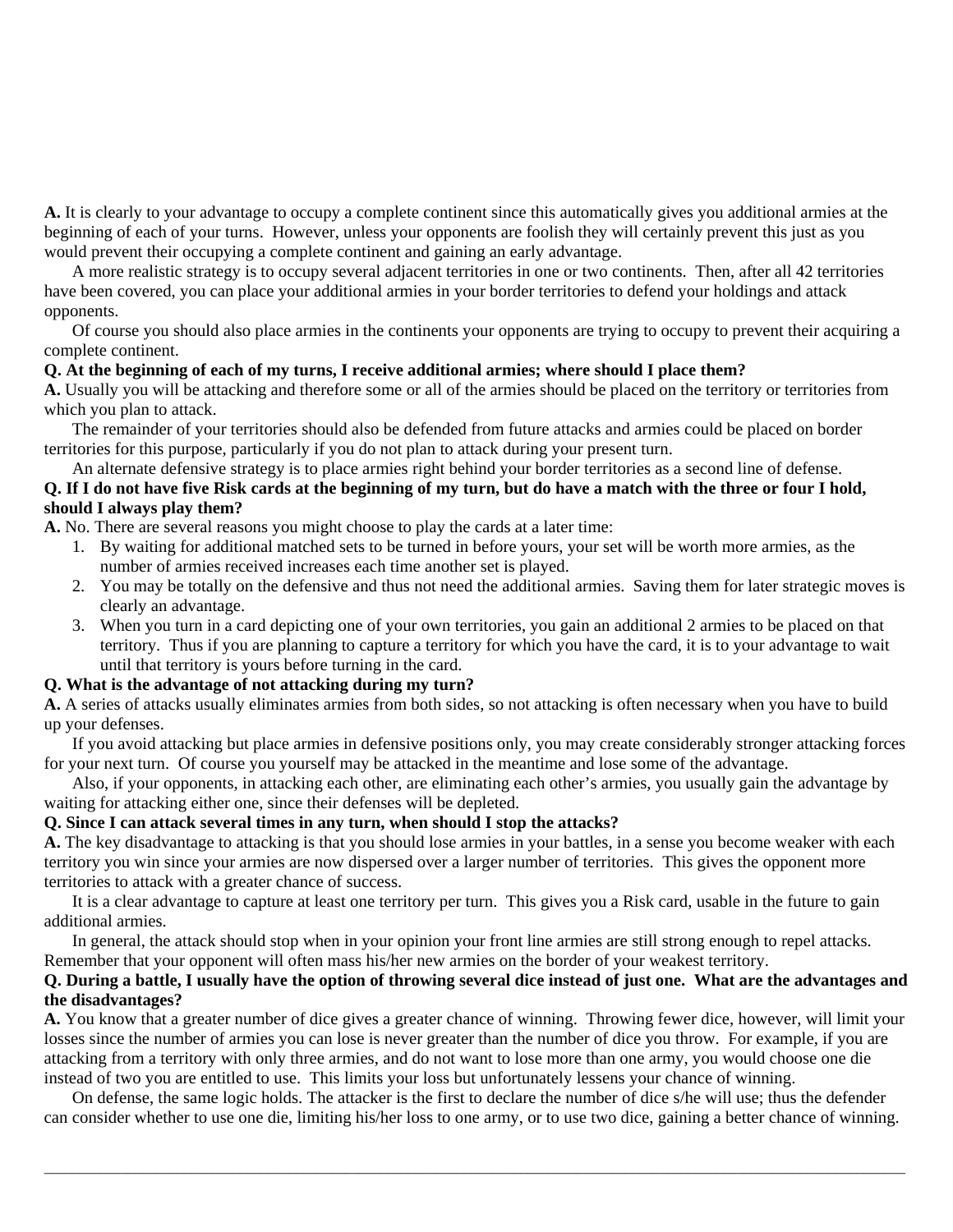# **Q. When I take over an opponent's territory, how many armies should I move from my attacking territory into the newly acquired territory?**

**A.** Usually you would move all but the one army you must leave behind; typically this gives you the strongest front lines.

There are situations, however, when you will have a large number of armies left in the attacking territory and choose to move only part of your armies into the new territory, saving the remainder to move into a defensively weaker adjacent border territory.

### **Q. At the end of my turn I can move armies into an adjacent territory. What strategy should I use?**

**A.** Armies that are far from your front lines are not particularly useful for attack or defense. Your should therefore try to move them towards your border territories, where they can enter into battles.

**Q. How will I recognize a situation in which I can take a risk and try to eliminate every other player on the board? A.** This is the element that gives Risk its name. If you decide to take over the world in one turn, and fail, you will usually be so scattered that it would be easy for the next player to eliminate you.

If, however, you see a weak player holding few territories but owning several Risk cards you might easily eliminate him/her and receive all his/her Risk cards. Then if your Risk cards and his/her total six or more, you can immediately put more armies on the board anywhere you wish by turning in your matched sets. This renews your strength to continue attacking.

Usually, if you eliminate a player in this fashion, you have a chance to win in a single turn.

### **TWO PLAYER RISK**

#### **Preparation**

This version is played according to the traditional rules of Risk.

Each player takes 40 armies and alternately places 1 army on an unoccupied territory until each has occupied 14 territories. The remaining armies are alternately distributed on the occupied territories. The remaining 14 territories will be occupied by a force called the Allied Army. These armies are composed of playing pieces different in color from those used by the two players. Two Allied Armies will be placed on each unoccupied territory for a total of 28 armies. **The Play** 

# **Accumulation of Armies**

The Players: Each player accumulates armies in the traditional manner.

The Allied Army: When a player begins his/her turn and determines the number of armies s/he is entitled to, the Allied army is entitled to one half of that number. Fractions do not count, so, if a player obtains a total of 9 armies, the Allied Army is entitled to 4.

### **Placing of Armies**

The Players: Each player places his/her armies on the board according to the traditional rules.

The Allied Army: After a player has accumulated his/her armies, placed them on the board and completed his/her attacks (but prior to his/her free move) the opposing player places the number of Allied Armies (determined above) in Allied occupied territories.

#### **The Attack**

The Players: Each player attacks according to the traditional rules. S/he may attack the other player or the Allied Army. When a player attacks the Allied Army, the other player rolls the dice for the Army.

The Allied Army: Immediately after the Allied Armies are placed, the player who placed them may act as the Allied Army and attack the other player's armies. S/he need not use them at this time, but may allow them to accumulate in a territory. However, if the are not used, the other player may use them to his/her advantage when s/he gets the use of the Allied forces. When a player is commanding Allied forces s/he may not attack his/her own territories. Allied forces do not pick up RISK cards and they accumulate armies only in the manner described above.

# **The Free Move**

The Players: After the second player has decided to stop attacking with the Allied Army, the first player takes his/her free move. The Allied Army is not entitled to a free move

 $\bot$  , and the set of the set of the set of the set of the set of the set of the set of the set of the set of the set of the set of the set of the set of the set of the set of the set of the set of the set of the set of t